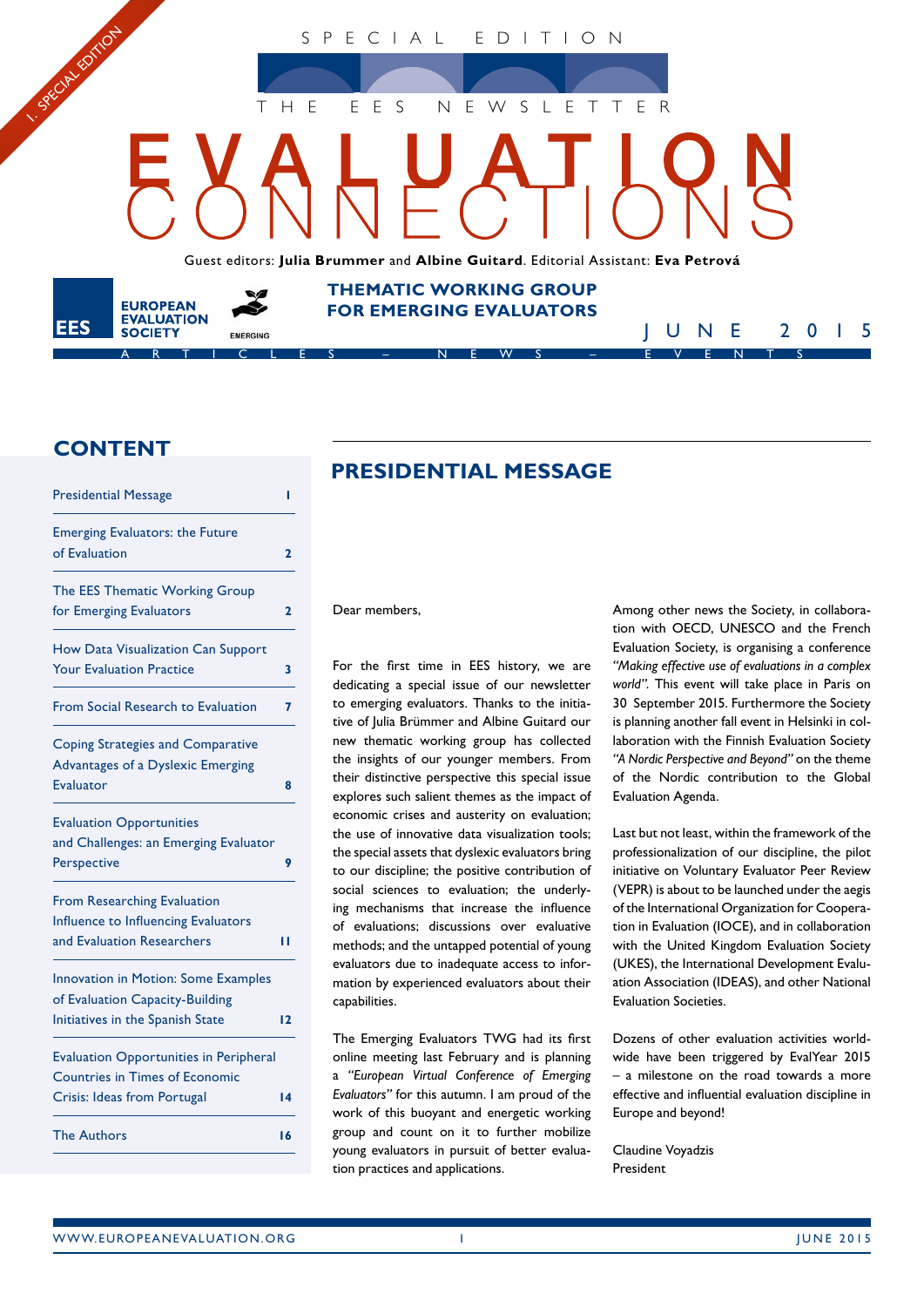# <span id="page-1-0"></span>**EMERGING EVALUATORS: THE FUTURE OF EVALUATION**

## **Julia Brümmer & Albine Guitard**

Responding to the aspirations of some young delegates at the 11<sup>th</sup> EES Biennial Conference in Dublin we have established a *Thematic Working Group (TWG) for Emerging Evaluators*. Our intent is to act as a platform for interaction and debate among young and new evaluators all across Europe. We are in the process of identifying projects that will allow more involvement of young evaluators in collective evaluation endeavors. We also expect to amplify the voice of the young in EES decision making.

This initiative is in line with a global trend: given the imputs provided by the International Year of Evaluation other national and transnational evaluation associations have taken similar steps to facilitate the rise of a new generation of evaluators attuned to contemporary evaluation. One may mention that SENEVAL in Senegal has launched a network for new evaluators, a Francophone Network of Emerging Evaluators has now been launched and EvalPartners has announced the launching of an EvalYouth+ initiative this year in November.

This special edition of Connections reaches out to the evaluation community. It provides insights into the realities of the evaluation workplace for young evaluators and it advocates specific actions designed to create more opportunities for young evaluators. It includes narratives that trace the *personal trajectories* of such young evaluators as Wolfgang Stuppert, Alejandra Lucero and Mariana Branco who share their motivations, challenges and expectations as they embrace the evaluation discipline. It also probes the interface between evaluation and *policy research*  by an emerging evaluator (Marie Gildemyn) who started her career as a social scientist. In pursuit of *initiatives aimed at developing the evaluation field* Sara Vaca Ana Ballesteros and Ramon Crespo,Mariana Branco, João Martinho and João Mesquita present ideas, tools and projects that would expand and promote high quality evaluation practice.

This special edition of Connections is also an occasion to note that an active involvement of all the evaluation community, including the youth, is necessary to keep the field of evaluation alive and dynamic, to stimulate its replenishment and to foster the airing of knowledge.

We trust that both emerging evaluators and those who have been around in the evaluation field for a longer time will enjoy perusing this special edition and find some inspiration for their work and thinking around evaluation!

not a contract the contract of the

# **SAVE THE DATE AND REGISTER!**

**The Future of Evaluation and Evaluation For the Future – First European Virtual Conference of Emerging Evaluators**

# **When?**

September 19, 2015 (exact time to be confirmed)

# **Where?**

In front of your computer screen, or meet up with others to attend the conference together

**Watch out for more information on www.emergingevaluators2015.org**

# **THE EES THEMATIC WORKING GROUP FOR EMERGING EVALUATORS**



## **Julia Brümmer & Albine Guitard**

#### **Who we are**

The EES Thematic Working Group (TWG) for Emerging Evaluators was established shortly after the Dublin conference in October 2014. The TWG for Emerging Evaluators is an integral part of EES. Consequently, its activities are guided by the EES mission: "to advance evaluation knowledge and to encourage adoption of good practices by fostering evaluation excellence, independence and partnerships". By now, the TWG has brought together around thirty evaluation students and young professionals through its initiatives. We are expecting the group to grow fast as we gear up to design and implement our first Virtual Conference later this year!

## **Our vision and purpose**

Our ambition is to be the voice of emerging evaluators across Europe. We intend to bring fresh ideas and perspectives to the European Evaluation Society. We also expect to provide a platform for young and new evaluators to start new initiatives around topics of common interest.

Thus the TWG mission is to (1) bring the ideas and perspectives of emerging evaluators into the work of EES through active engagement in the on-going activities of the society and through sponsorship of initiatives that cater to the specific needs and interests of young and new evaluators; (2) promote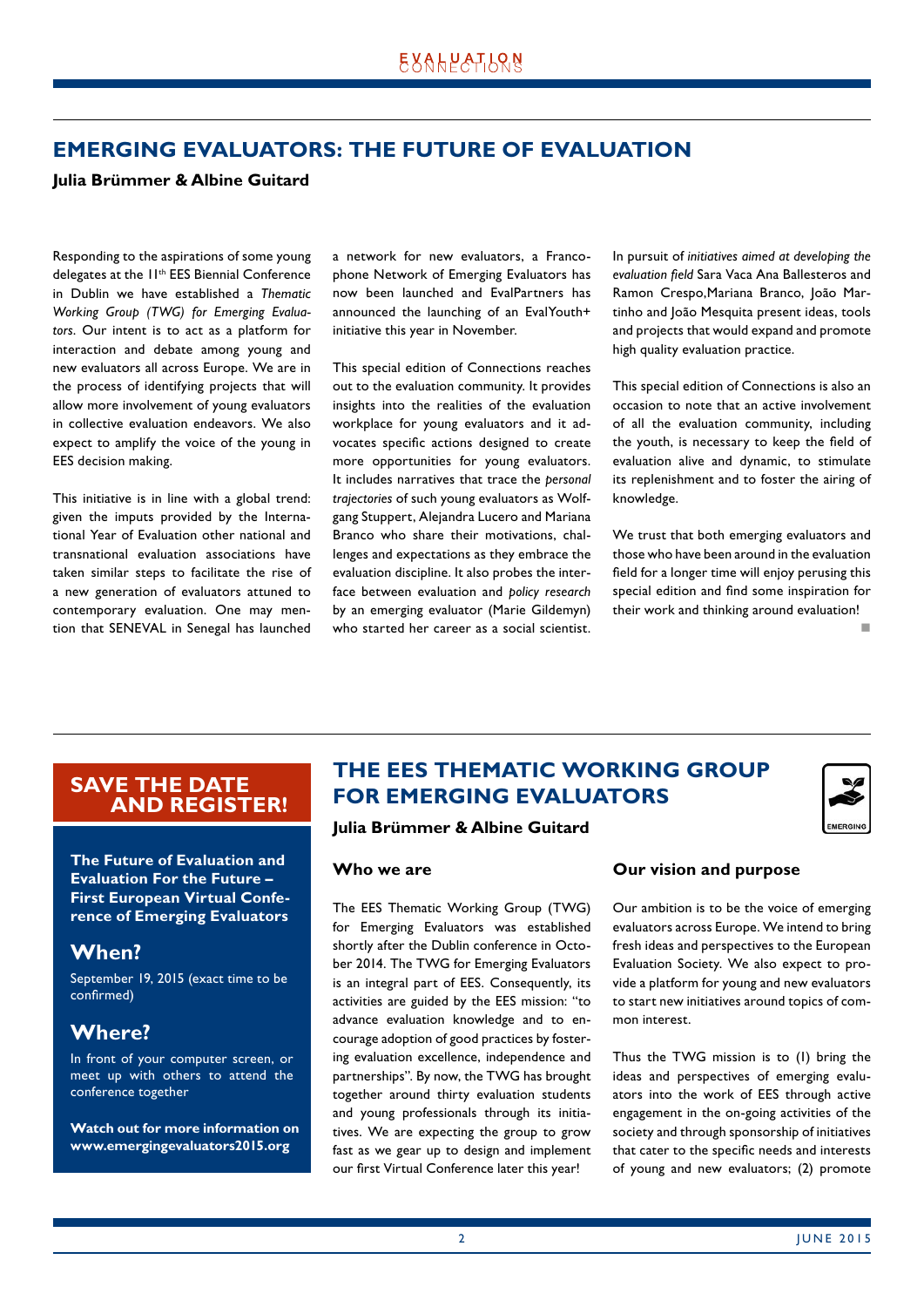<span id="page-2-0"></span>a stronger interaction of new and experienced members of EES as well as different generations of evaluators, providing a platform where young and/or new evaluators can discuss and meet with more experienced colleagues; (3) connect young/new evaluation professionals and researchers across Europe through online discussions and collaboration on projects of shared interest.

## **Our activities**

Up to now, the TWG has been busy laying the basic technical foundations needed to communicate and to assert the TWG's identity by developing the website, choosing a logo and promoting the group in various forums and blogs. Apart from these activities, the TWG is currently implementing its first projects including the present Special Edition of Connections, and organizing the First European Virtual Conference of Emerging Evaluators.

Indeed, our big project for this year is to set up an online conference made by and for emerging evaluators.

We still need people to contribute in the organization of this event, so don't hesitate to get in touch with us to know how you can contribute to the success of this initiative.

And if you want to contribute to other activities or just know more about us, don't hesitate:

- to visit our website and subscribe to our forum: http://europeanevaluation.org/ community/thematic-working-groups/ twg-5-emerging-evaluators
- to join our LinkedIn Group: EES Emerging Evaluators
- to follow us on Twitter: @EmergingTWG\_EES

n

# **HOW DATA VISUALIZATION CAN SUPPORT YOUR EVALUATION PRACTICE**

## **Sara Vaca**

**The emerging field of Data Visualization invites us to explore its countless possibilities to foster information sharing, analysis and learning in any discipline. Here are some of the potential uses of Dataviz I have experimented with so far around Evaluation, grouped by different purposes:** 



**Better understanding**

#### **Using infographics for understanding articles.**

Very interested by new paradigms, I transformed issue n. 138 of New Directions for Evaluation into a visual infographic to better understand it.

#### **Trying to improve Systems Thinking tools**

I am currently working (along with Pablo Vidueira, Systems Thinking enthusiast) on how to make more visually informative Systems Thinking diagrams. System dynamics modelling approach is known to be "transparent", but working with stakeholders we realized that they are hard to understand and not so easy to decipher. So we are working on how to improve these models representations – and other systems tools such as Causal Loop Diagrams or Rich pictures- in order to make them more informative, intuitive and easier to use and understand for evaluators and users.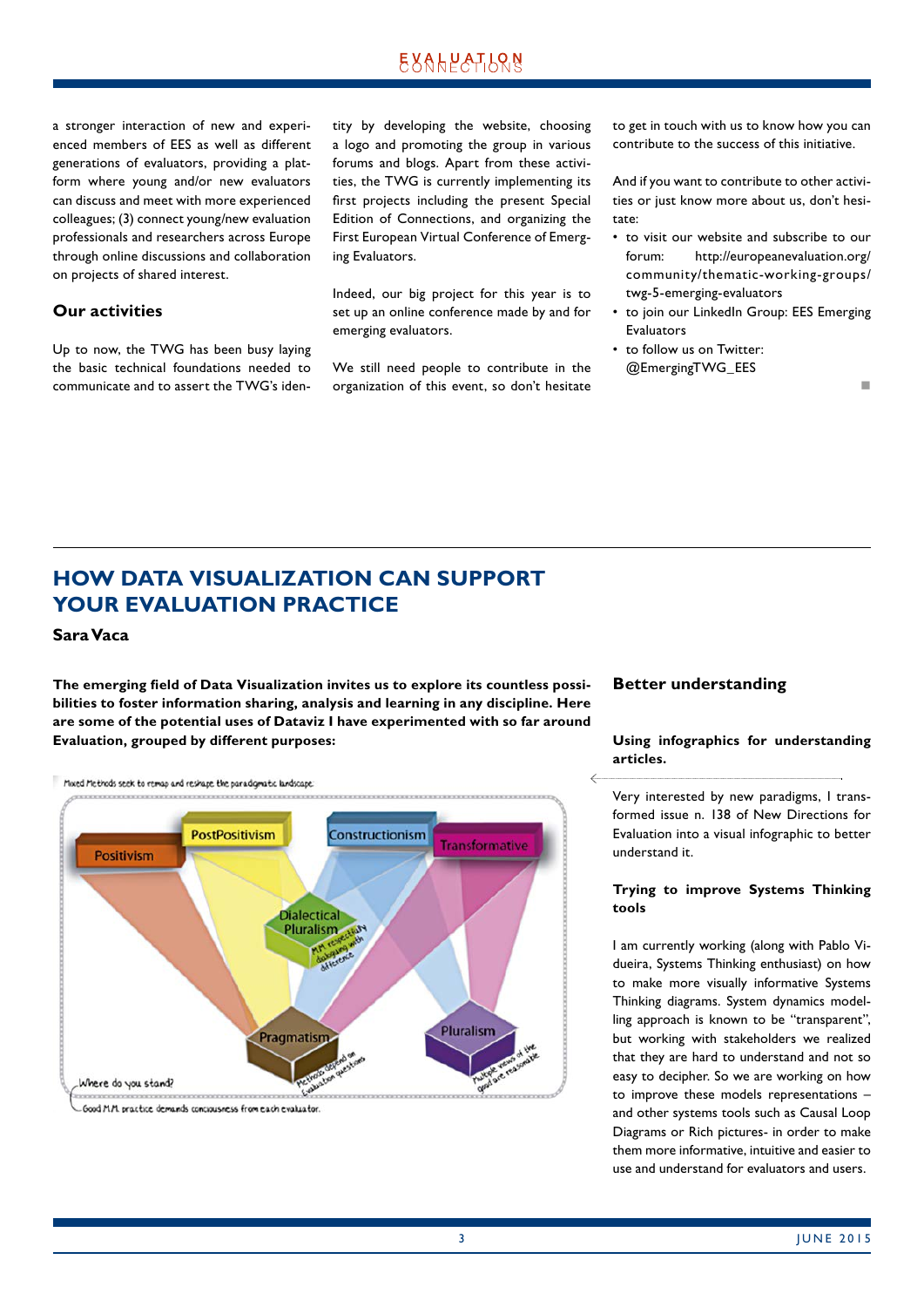## **Mapping vulnerability to assess beneficiaries' selection appropriateness**

During an evaluation of a program for supporting very vulnerable people, we were wondering about the extent to which recipients were vulnerable.

So we created a rubric defining factors that would define a very vulnerable family in that particular context, and we did the same with capacities. Then we scored the recipients and mapped them to easily assess whether they met the characteristics we thought they should as a group.



# LEARNING

## **Mapping organizational charts in a circular way**

Organizational charts are visual tools that we have been using for quite some time now. However, they haven't evolved much and they only seem to focus on hierarchy and reporting lines.

Challenged by this idea, I started thinking of alternative ways of representing an organization, and I came up with this circular organizational chart, which allows to map main information flows among the different areas.

## **Logic models can also evolve**

The representation of a logic model is another example of visual tools that are generally used. It can be further developed, but here is an example of a logframe matrix just adding some lines and some icons – and by the way some unneeded inky background (not maximizing the "information/ink" ratio).



## **Better exercising**

#### **Fostering better evaluation during EvalYear**

In celebration of EvalYear, I am collaborating with Joseph Barnes (ImpactReady) to create a series of visualizations to try to make advanced and responsive evaluation approaches more accessible. So far we have created: an Evaluation Metromap, a Paradigm Test for evaluators, an infographic on what is "Good and bad evaluation", and more coming (www.evalyear.com).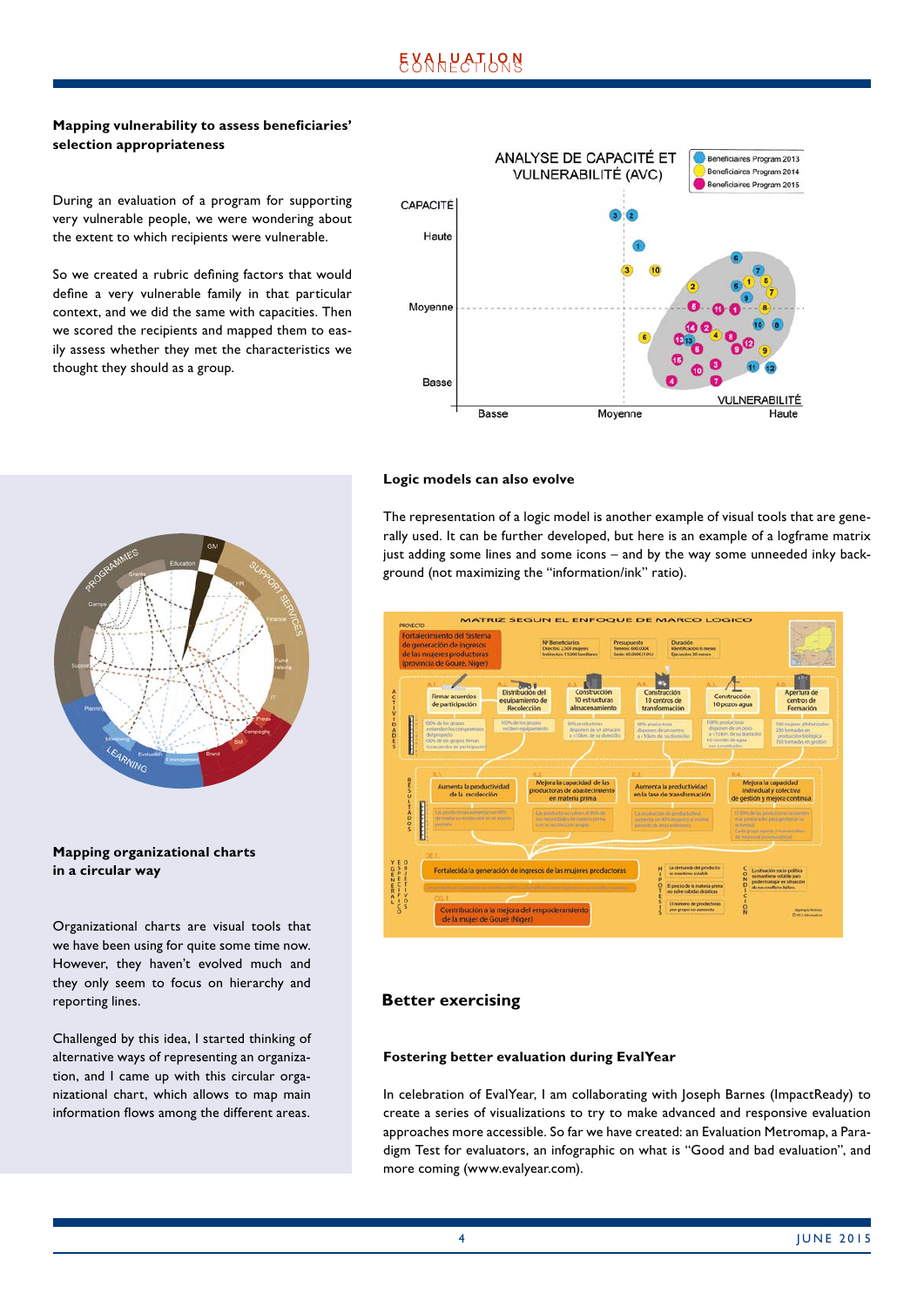# **EXALPATION**

#### **Visual key evaluation checklists**

A fantastic tool for improving our evaluation practice are checklists. However, these checklists are sometimes so exhaustive that they become long and heavy. Jane Davidson and Michael Scriven suggested we could transform the amazing Key Evaluation Checklist (Scriven, 2013) into a more visual friendly tool (work in progress).

#### **Better sharing**

## **Using dashboards for reflecting about the evaluation methodology.**

Dashboards are a powerful visual tool to summarize lots of information usually within only one page. Last year I created a Metaevaluation dashboard to visualize an evaluation methodology (Vaca, 2014). Here is an extract.



## **Visual table of contents for reports and books**

Another common place in evaluation that has great possibilities for improvement are reports' Tables of contents. Nowadays they are just a list of chapters and sections, but they could be more informative about their relationship among them (are they a process?), their comparative relevance, or their length or many other criteria that seem helpful to give more information about the report's (or book's) content.

#### **Explaining your impact assessment strategy**

On other occasions, in the case of quasiexperimental designs to assess impact, I have found that the narrative explanation of the strategy could be complemented by a visual graph to help better understand groups of beneficiaries, control groups, total populations and sampling process.



#### **Making Executive Summaries of evaluations and meta-evaluations more visually compelling**

Summarizing the most relevant information – findings and recommendations – at the beginning of a report seems to be common practice. However, these kinds of summaries rely almost utterly in text and narrative explanations. I have started working with Monica Lomeña (soon PhD) to include a visual executive summary of the findings of her research on a meta-evaluation within the framework of her PhD thesis. More about this coming soon.

#### **Adding icons to the evaluation report**

**ICONS** Descriptive narrative (No sign) **Findings triangulated** (see Annexe 7.5.) Lessons learned Quote from interview Evaluator's opinion

In my opinion, any initiative to increase methodological and reasoning transparency is a way to improve evaluation practice. A report may include many different types of statements coming from different sources. On some occasions I have tried to make my reports clearer by adding icons to help making a difference between:

- A particularly triangulated finding
- A lesson learned
- A quote from some participant
- An opinion from my side

Or just regular descriptive narrative to explain the program or the evaluation process.

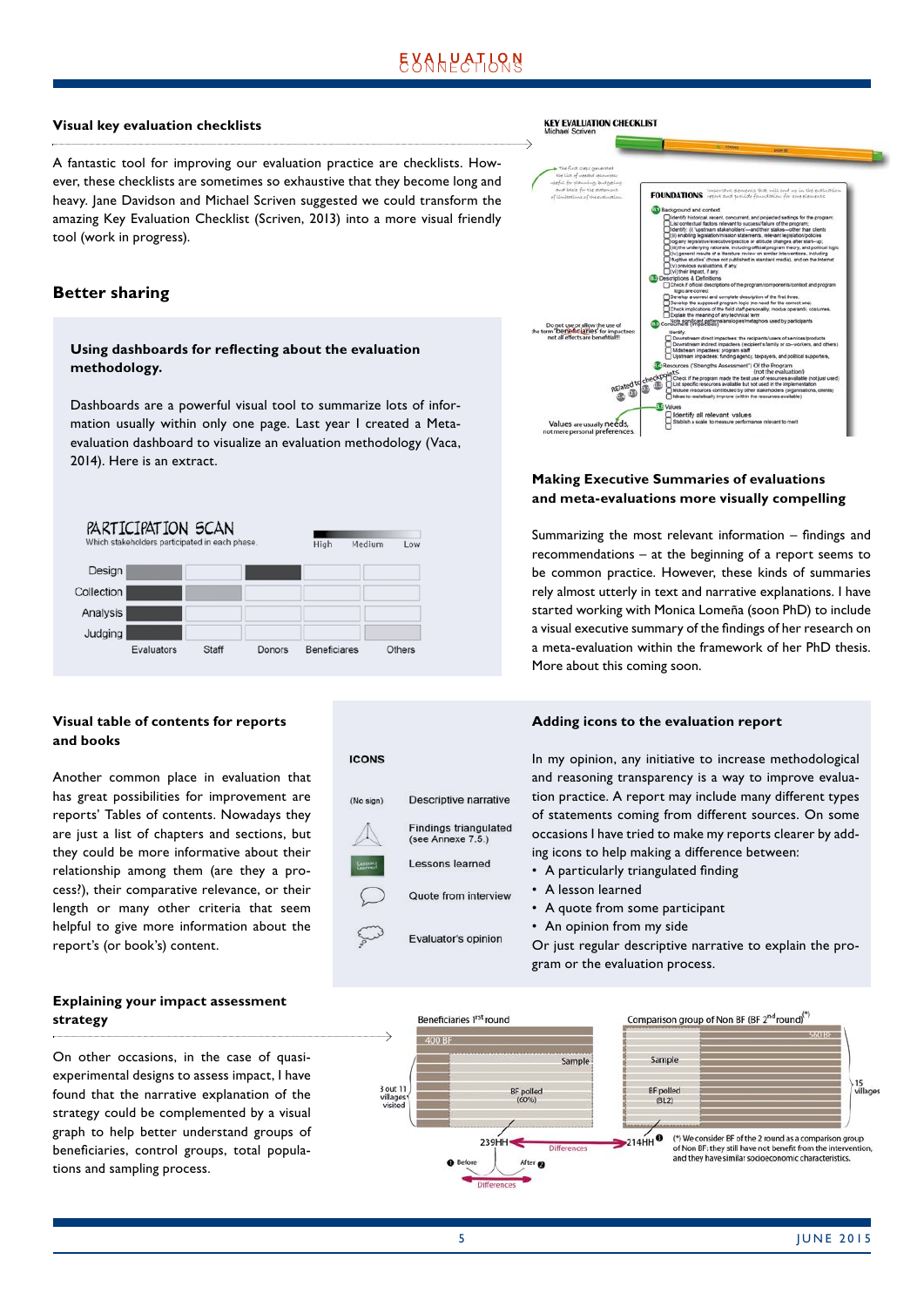# **EXALPATION**

## **Others**

#### **To explain complex concepts**

Venn diagrams are a visual resource I am particularly fond of, for its simplicity and yet powerful way of showing relationships. When I started understanding what was specific about Evaluation and its relationships with other disciplines, I created this visual (Vaca, 2013) to explain it to myself (and to others who were interested).



**SARA VACA LOPEZ** Evaluation specialised in data visualization



#### **Better present yourself with a Visual CV**

Another evolvement I have embraced and fostered is how to present yourself. Text-based curriculum vitae seem to be the norm, but I have used new technologies and innovative ways of thinking for presenting myself in more creative ways, whenever the occasion is appropriate.

In all, huge potential for better understand and conduct evaluation that makes many (emergent) evaluators show their interest about this field. A way EES could consider to better serve this appetite of its members might eventually be creating a TWG (Thematic Working Group) around *Data Visualization for Evaluation*.

If you have any comment, I'm always happy to connect and exchange ideas (savalo@gmail.com)! (www.EvalQuality.com / @VisualBrains).

## **References**

Mertens D.M. & Jesse-Biber S. (Eds.). (2013) Mixed Methods and Credibility of Evidence in Evaluation. New Directions for Evaluation, 138. Scriven, M. (2013). Key Evaluation Checklist. Evaluation Checklists Project (www.wmich.edu/evalctr/checklists). Vaca, S. (2013–2015). www.VisualBrains.info.

Vaca, S. (2014). EES newsletter "Evaluation Connections", Nov. 2014. Pages 8–10.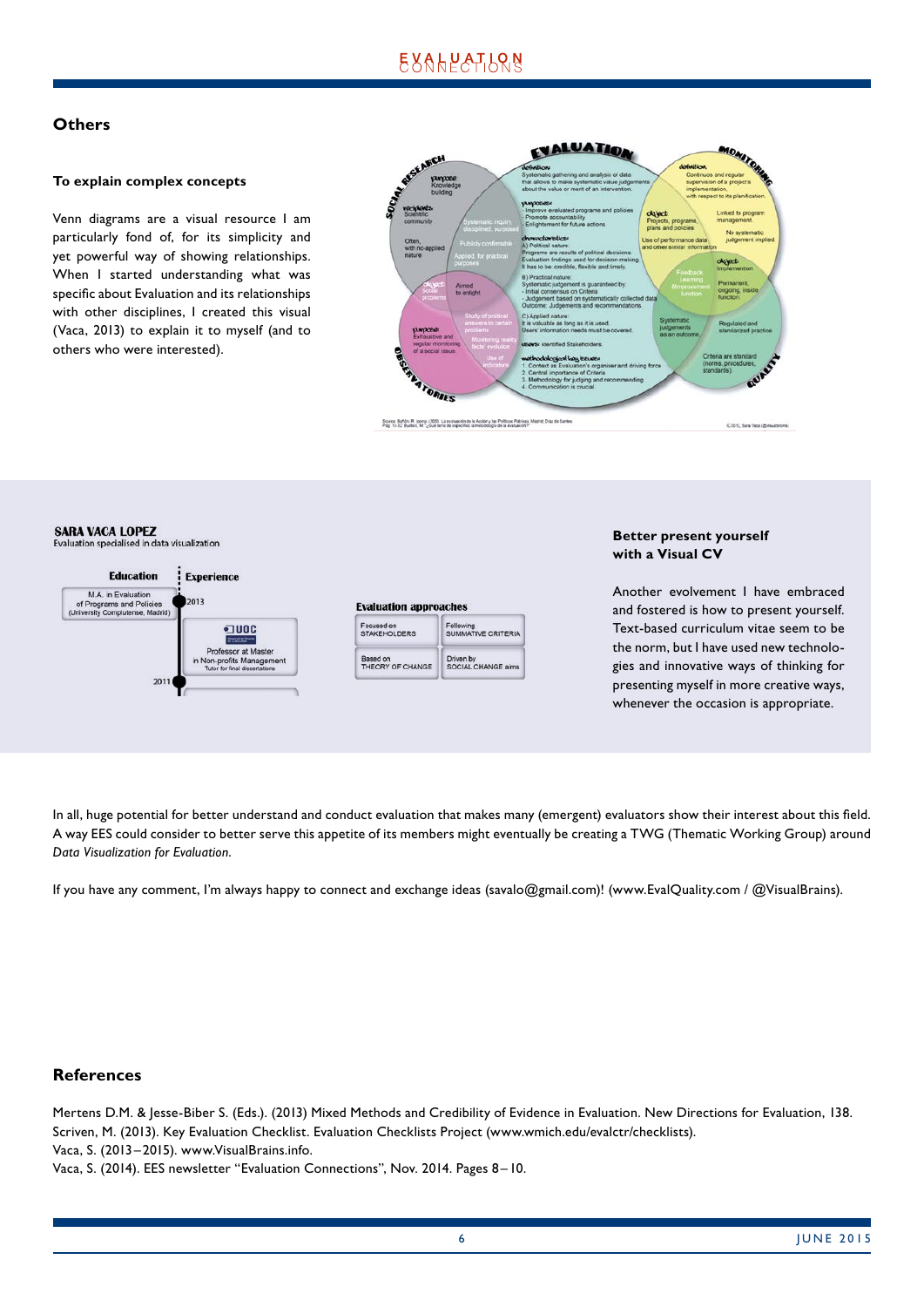# <span id="page-6-0"></span>**FROM SOCIAL RESEARCH TO EVALUATION**

# **Wolfgang Stuppert**

How do you confidentially collect the opinions of a large group of service users who cannot read and write? When we were evaluating services for survivors of violence against women and girls in Mozambique in 2013, this was one of the main challenges our research team had to face. Our solution: (i) have questions read out to service users; (ii) ask them to answer the questions by circling symbols on a card; and (iii) have them deposit the cards in sealed boxes<sup>1</sup>.

This article is not about creative data collection. Rather it is about my motivation as a social scientist to switch from academia to evaluation as well as about what I experienced along the way. It may be of interest to other newcomers from academia as well.

# **Being creative and having an impact:**

Challenges such as we faced in Mozambique is what drew me to evaluation. What is the best way to gather and analyze information within a given timeframe and budget? In 2013, when I accepted the Mozambique evaluation consultancy, I was still working full-time on a PhD thesis that addressed democratization processes in Sub-Saharan Africa. By then I had received comprehensive training in research methods and I was familiar with the longstanding epistemological and methodological debates that surrounded them.

Today, as a full-time evaluator in international development (still trying to finish his PhD), I am making full use of this knowledge. Time and budget constraints call for pragmatic method choices, and the more methods an evaluator is able to choose from, the more likely opportunities for data collection are used to the fullest. Moreover, evaluation is much more about gathering data and is less concerned with academic debates about theories and concepts.

The chance to get creative with methods is not the only reason why I decided to change careers. Rather I wanted to do work that was helpful to civic activists and social movements – a yardstick of success that is uncommon in academia. By entering the evaluation field, I was able to pursue this ambition and to meet the information demands of development professionals.

I am not naïve. I know that many civil society organizations commission evaluations because donors require them to do so. They often have, at least initially, no explicit intent to learn from them. However, experience suggests that evaluations do influence users. For example, close to 80% of the evaluations that we assessed for a comprehensive review of evaluation of interventions on violence against women and girls were put to immediate use by evaluation commissioners.<sup>2</sup> In terms of impact on real-world decisions, this surely beats the academic research projects I had participated in.

## **Learning to communicate research:**

My transition from academia to evaluation was not without challenges. The biggest one is to find a language that facilitates interaction with clients. This is crucial for (1) writing successful offers, and (2) communicating research findings in ways that satisfy clients.

I started out as a self-employed evaluator. Without a network of loyal customers to rely on, learning how to write up research designs for open tenders in a manner that clicks with evaluation commissioners was the sine qua non for survival in my emerging career. As a social scientist, I had learned that precision in the description of research tasks and restraint with regard to the extent to which findings could inform decision-making are signs of professionalism. In my experience as an evaluator, however, this is not what makes you win an open bid. For that, less precise, yet more accessible language is important and pointing out the usability of your research is key.

In my first year as an evaluator, I have also learned that doing good research and communicating it to a diverse audience in plain terms can be equally challenging and timeconsuming. For example it took almost as much time and effort to draft and revise reports, presentations and individual graphics for the review that we presented at the 11th Biennial EES conference as for carrying out the research<sup>3</sup>.

**Find a teammate:** Most evaluators in international development are former development professionals. Their previous experience in the field gives them a natural advantage in identifying the weak spots in the logical and organizational set-up of a typical development initiative. Moreover, and probably more crucially, they know how to communicate research to development professionals.

I had the good fortune to be able to join forces with a development professional turned evaluator. I brought in knowledge on methods and methodology while she brought in communication skills and everything else. Obviously, forming such a team does not make the challenges in communicating research disappear into thin air. But working as a team made it easier to tackle them. And by working in a team that wins tenders, a social scientist like me gets the chance to learn the ropes.

Many free lance evaluators and former social scientists are members of the European Evaluation Society (EES). To help them matching juniors with seniors and pairing newcomers across disciplines would be useful. Isn't EES in a unique position to provide a platform for such "connections"?

- http://www.developblog.org/2015/01/a-written-survey-with-people-who-dont.html.
- 2 A dedicated blog provides a detailed account of our research process and findings (www.evawreview.de).
- 3 The main contents of the poster were later presented in an article for Connections (Nov 2014, pp. 12 –13).

<sup>1</sup> For more information on the procedure, see a blog post of my colleague on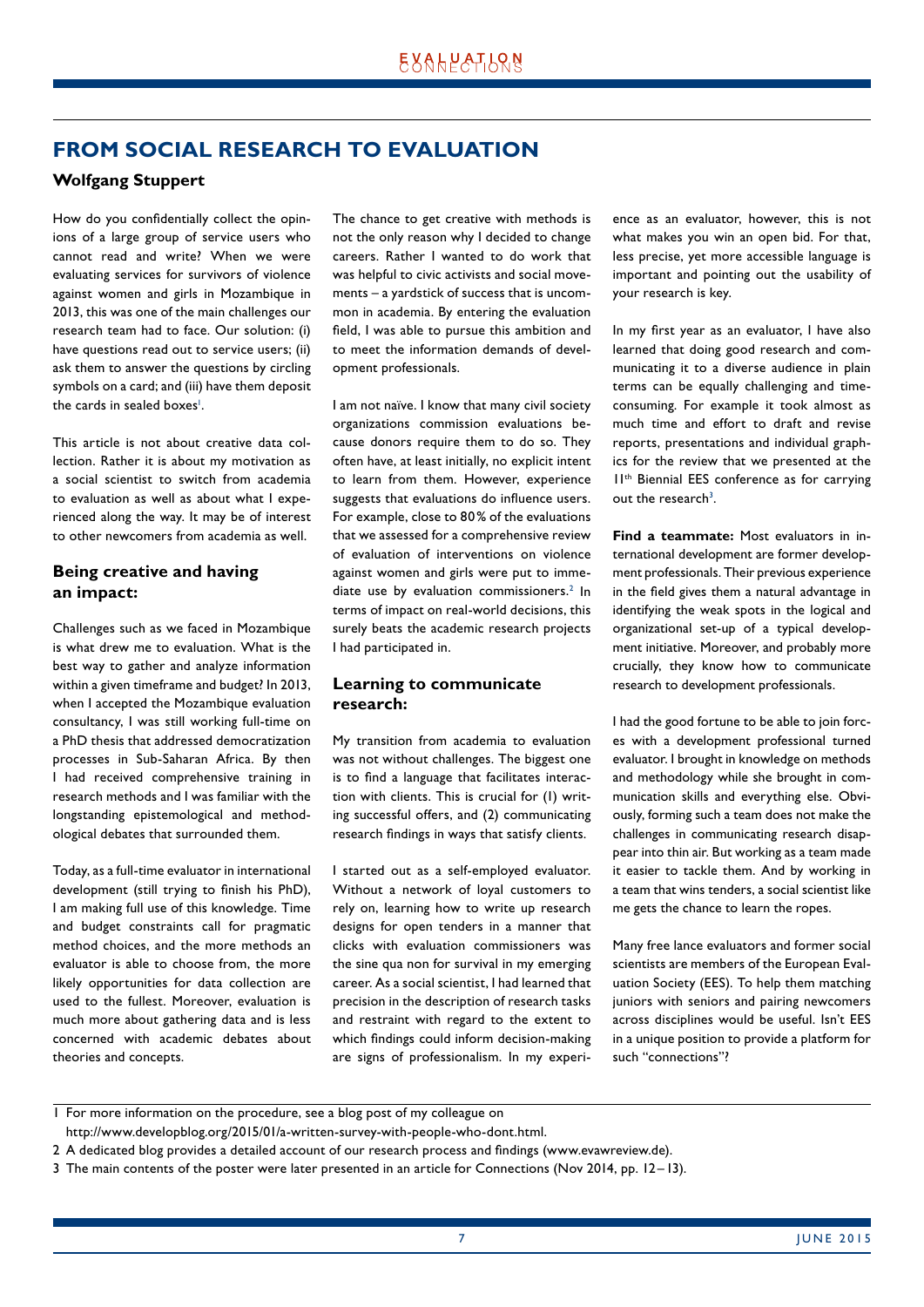# <span id="page-7-0"></span>**COPING STRATEGIES AND COMPARATIVE ADVANTAGES OF A DYSLEXIC EMERGING EVALUATOR**

**Mariana Branco**

## **Introduction**

I never finished any school test on time. My writing was always full of misspellings. My primary teacher always accused my sisters and my best friends of doing my compositions and homework.

It turns out that I was diagnosed with dyslexia at the age of 16, a neurobiological difference that encompasses between 5 and 12 percent of the European population (European Dyslexia Association). Since then I secured a bachelor degree in economics as well as a master's degree and I am now a social impact evaluator. In this article I document what is like to be an emerging evaluator with Dyslexia, presenting its challenges, coping strategies and comparative advantages.

## **Challenges**

Dyslexia causes difficulties in word recognition, decoding, expressing thoughts; poor spelling; slow rate of writing and troubles finding the "right" word when speaking (The International Dyslexia Association). Factors that lead to additional time needs: *«young adults with dyslexia needed more time to process linguistic and nonlinguistic stimuli»* (Kim S, 2014) .

Since my dyslexia was diagnosed before attending University, I had extra time to finish the exams and got in. I was given time at University exams too. However, I also needed the same extra time to study, therefore, combining studies with other activities was not always easy.

When I completed my economics training, the educational psychologist who had diagnosed my dyslexia told me she couldn't believe it and wanted me to take an IQ test. I didn't feel comfortable with the idea as for me having dyslexia had always been a stigma, like for many other dyslexic kids (Sankara, 2010) – some used to make jokes about how smart I was to fake dyslexia in order to have extra time, others just thought having dyslexia meant to be dumb.

I didn't really care about the IQ and always though she was probably over-reacting – after all, the biggest challenge was about to come: why would an employer hire someone with a good IQ who takes more time to complete the work!? A problem faced by many others as well (Brown, 2000), but of particular importance in the field of evaluation, where time and resources are scarce relative to the complex reality one has to assess…

#### **Coping Strategies**

As an emerging evaluator, managing dyslexia challenges has been a life changing adventure. In the evaluation industry meeting deadlines, reporting and analyzing are foremost skills. Adapt or die as Darwin would have said if he had been a "strong enough species" to live until today.

I've been searching for strategies to cope with dyslexia. The latest one has been to become my own "manager controller". Simulating this has enabled me to daily calculate my time allocation, estimate my 'margin of error' and monitor my performance. Since then I take account of this margin while planning and budgeting my time.

The success of this approach can be measured in terms of increased motivation and self-confidence. In turn this has increased my work capacity and efficiency. Besides, these strategies have inspired the implementation of a management control system in my company.

Likewise, visual organization and hearing stimulation are of great importance to me. While in college I used to transform my home windows into chalkboards and talk loud about every subject, pretending I was a teacher while studying for tests – a strategy documented by Finn and colleagues (2014): *«dyslexia readers rely on laborious phonologybased "sounding out" strategies into adulthood»*.

Those windows soon became a whiteboard: unfortunately my mom and chalk powder weren't best friends. Today, I find that whiteboards, white paper and flipcharts are essential for structuring evaluations. Actually, everything that helps me process ideas (like online calendars, colors, post its, markers…) are precious tools in my daily work.

As a student I used to summarize and highlight everything. Yet, for some reason I stopped doing it. I resumed the practice last year when I realized how stressed and overwhelmed I felt at work. Today I feed daily a colorful and almost childish notebook with everything I have to do regarding my evaluations.

One tendency I have tried to overcome is the use of complex conceptual processes to address simple ideas. This is of special importance in low budget evaluations. In such cases self-consciousness and team work have been critical. When I am complicating, either I stop and reboot or I talk with colleagues. The opposite happens as well, i.e. I talk with colleagues to prevent over-complicating things.

Both my colleagues and my supervisors have helped me to tackle the challenges I face. My company has an editing department that reviews my reports and corrects my misspellings. It also has flexible working hours and a goal oriented corporate strategy that values multiple working methods. It promotes open communication and allows frank discussion of failures and celebration of strengths.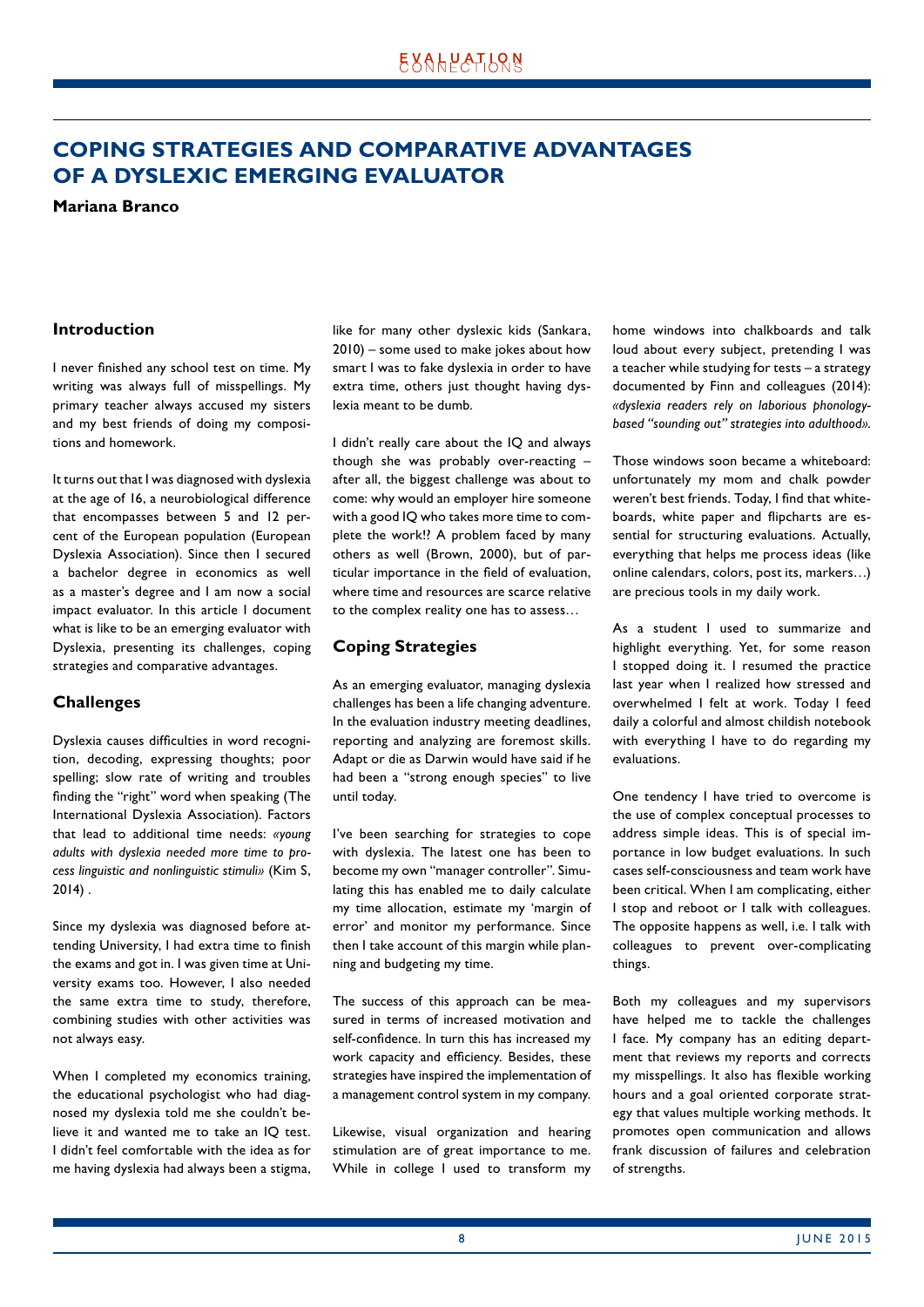#### <span id="page-8-0"></span>**Competitive advantages**

Having dyslexia has given me some curious competitive advantages in the field of evaluation.

It is said that *«children and adults with dyslexia are highly creative, and have many cognitive and emotional strengths, despite a weakness in decoding words (…) often find alternative ways of gathering knowledge and innovate strategies to learn, work, and achieve in life»* (The Yale Centre For Dyslexia and Creativity).

Similarly, many authors refer dyslexics as "Space Thinkers" who think in pictures instead of words, perceive multi-dimensionally, experience thought as reality and have the *«ability to look at the bigger picture, conceptu-* *alizing the world in terms of detailed stories»* (Brightstar Community).

Being a space thinker enables good modeling and structuring skills, essential to deal with a lot of information, to work with data bases and to plan actions. Experience thoughts as reality is of great help to map problems, as well as for understanding the process of social change. Thinking in pictures, besides being quite funny sometimes, allows me to express myself through analogies. It has brought more authenticity to my presentations and also inspired me to create new materials for *stakeholders* engagement and training.

Moreover, having dyslexia has improved my ability to understand other's learning difficulties – helpful when guiding others but also when interviewing stakeholders. Along with those advantages having this neurological difference develops major soft skills like ability to face failure and discipline which, in the end are useful in any type of profession.

#### **Conclusion**

No matter how challenging dyslexia can be, it opens new avenues and it allows to reap profit out of differences. Nevertheless, it would have been harder for me to succeed if my education system hadn't recognized my special needs or if my colleagues and employers hadn't been cooperative. I believe that an organization like EES should provide a forum where people with different talents and qualities have the opportunity to contribute to the development of the theory and practice of evaluation.

#### **References**

Brightstar Community. Dyslexia as a Learning Difference. http://community.brightstar-learning.com.

Brown, D. (2000). Learning a Living. Woodbine House.

European Dyslexia Association. Dyslexia in Europe. http://www.eda-info.eu.

Finn E, S. X. (2014). Disruption of Functional Networks in Dyslexia: A Whole-Brain, Data-Driven Analysis of Connectivity. Biological Psychiatry, 76(5), pp. 397– 404.

Kim S, L. J. (2014). Investigating graph comprehension in students with dyslexia: An eye tracking study. Research in Developmental Disabilities, 35(7), pp. 1609 –1622.

Sankara, A. (2010). A rose is a rose is a flower. India.

The International Dyslexia Association. What is Dyslexia? http://www.dyslexia-rmbida.org/.

The Yale Centre For Dyslexia and Creativity. Accessing Strengths. http://dyslexia.yale.edu/Strengths.html.

# **EVALUATION OPPORTUNITIES AND CHALLENGES: AN EMERGING EVALUATOR PERSPECTIVE**

#### **Maria Alejandra Lucero**

It all started when I was asked to join a teaching team for a "Social Planning" course at the National University of San Juan (Argentina). I was then in my last year of studies to become a Social Worker. It was a course that I loved and wished to learn more about. I accepted the position in 2011 and, since then, I have been member of a teaching and research team that also includes my tutor and supervisor. One year later, in 2012 I became a Social Worker and now I am Master of Development and Cooperation candidate. In addition, I am a research fellow at the Socioeconomics Research Institute (IISE) of the Social Sciences Department in the National University of San Juan (UNSJ) working on Gender, Sustainability and Evaluation. When I have the opportunity, I also work as a freelance consultant.

Considering evaluation as a systemic process that analyzes the results and goals of programs, how achievements are reached and how to improve them (Scriven, 1995; Rossi *et. al., 1999*), Social Workers, as promoters of development, should be directly involved not only in the design and execution of policies but also in their and evaluation. However, their actual contribution is limited. Since I feel that social workers can contribute to the quality of public policies and programs through evaluation I became an active member of the Argentinean and Latin American networks on Monitoring and Evaluation (EvaluAR and ReLAC) and of the European Evaluation Society (EES). I have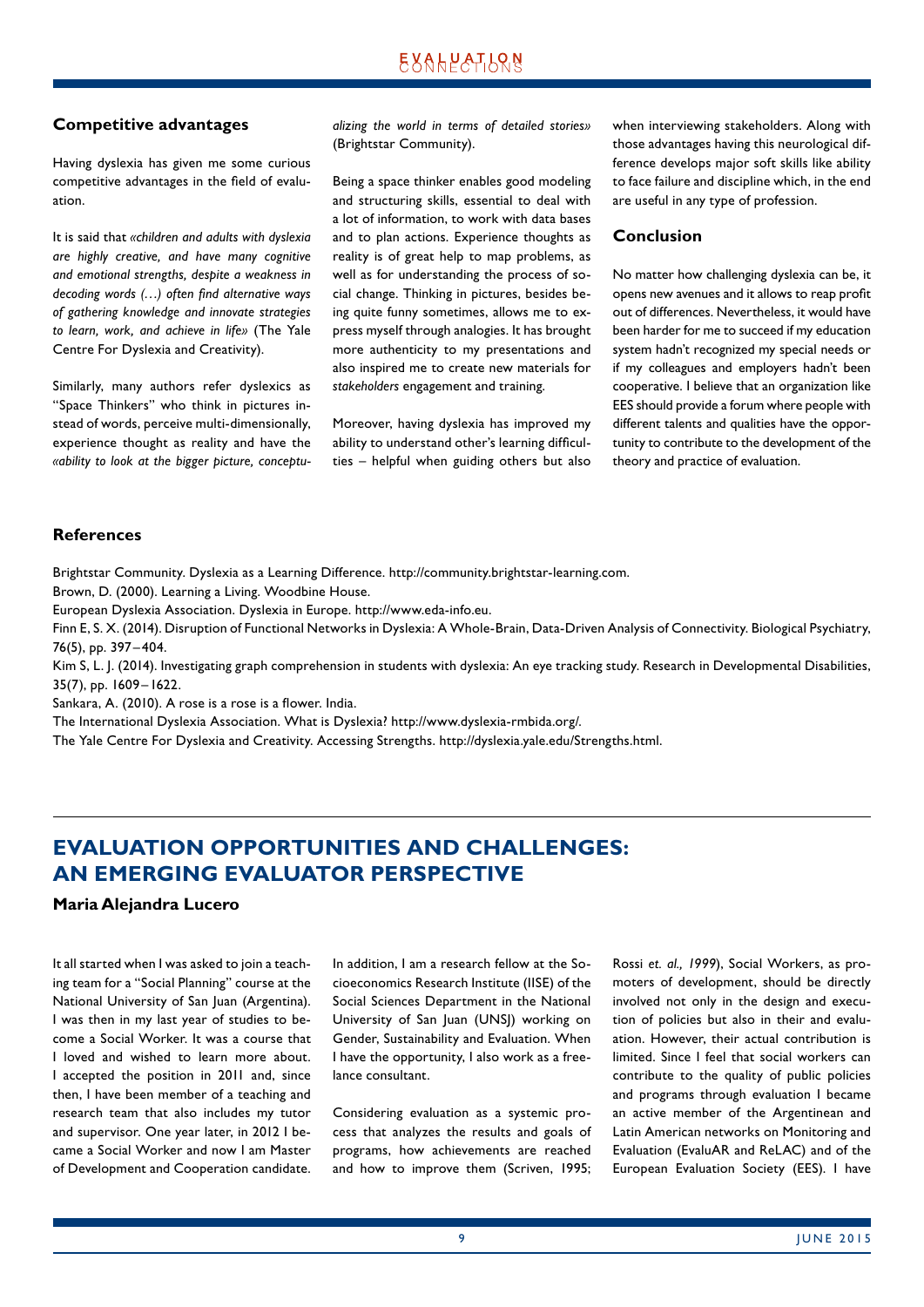been involved in the creation and administration of the EvaluAR<sup>1</sup> website and I have contributed to the IV Conference of ReLAC<sup>2</sup> that took place last March in Lima.

# **A path, few opportunities and various abilities and perspectives to offer**

Evaluation has matured. The need to analyze the processes and results of development policies and programs through evaluation is increasingly recognized as a pre-requisite for generating equitable societies. However it is quite hard for an emerging evaluator to break into this field without outside support. Most calls for proposals and job applications demand experience as a guarantee of quality. However, what about the vision and contributions of new practitioners? As a young and new evaluator, I find few job opportunities that fit my profile. Having spirit and will is not enough in an exclusive system that keeps people out.

The number of professionals with high qualifications but little experience is growing. Many students have no choice but to keep studying as a strategy to improve their chances of getting into the labor market. As time goes by, they find that the qualification and experience requested by employers keeps rising. It is never enough. Moreover, gender discrimination can come into play. Even as we promote the mainstreaming of the gender approach in evaluation practices, are we doing enough inside our networks to comply with its tenets?

# **Challenges for the evaluation community**

The international year of evaluation declaration is key for our community. This should be seen as the start of a new era supportive of equitable and sustainable development. The new development agenda proposes to consider environmental sustainability and gender mainstreaming. These two priorities must be taken into account when designing, implementing and evaluating policies, programs and projects. They can no longer be seen as secondary aspects of our work. Development strategies should be reinforced to address global welfare of our planet.

New perspectives need to emerge in order to promote a better environment. Here is where emerging evaluators could have an active role. They can contribute to a real transformation of society. While organizations can provide and promote capacity building and opportunities, emerging evaluators can provide fresh perspectives and new ideas.

Experienced professionals should include young professionals in their teams as a way to train them. Pushing young professionals

into volunteer jobs is a way of securing highly qualified professionals at low cost. The argument "I did it too, you have to pay your dues" legitimizes the wicked and unfair situation in which young professionals find themselves when looking for a job. Meanwhile, the possibilities to learn and offer their (our) knowledge go further.

In my opinion, the challenge that evaluation societies, associations and networks have to take on is the creation of an enabling environment in which the evaluation community, including professionals, commissioners and the society – can benefit from mutual learning. A change of perspective about the learning paradigm should come about: older and experienced people have the knowledge and younger people have the energy and motivation. A horizontal paradigm of learning should be put into practice.

Since the field of evaluation has won more legitimacy within society over the last decade, now is a good time to promote the constitution of teams made up of members with different levels of experience. Inclusion of emerging evaluators in tenders should be part of this vision. Promotion of this approach by societies, associations and networks would give young professionals a possibility to grow and find their place in the sun. I truly believe that they have a lot to learn but also a lot to give. They deserve an opportunity to do so.

## **References**

Rossi, P., H. Freeman y M Lipsey (1999) Evaluation a systemic Approach. Sage Publications, Thousand Oaks, California, USA. Scriven, M. (1995) The Logic of Evaluation and Evaluation Practice. Reasoning in Evaluation: Inferential Links and Leaps. Fournier D (eds.), en New Directions for Evaluation, No. 68. AEA, Jossey Bass Publishers, USA.

<sup>1</sup> http://revaluar.wix.com/evaluar

<sup>2</sup> https://conferenciarelac.wordpress.com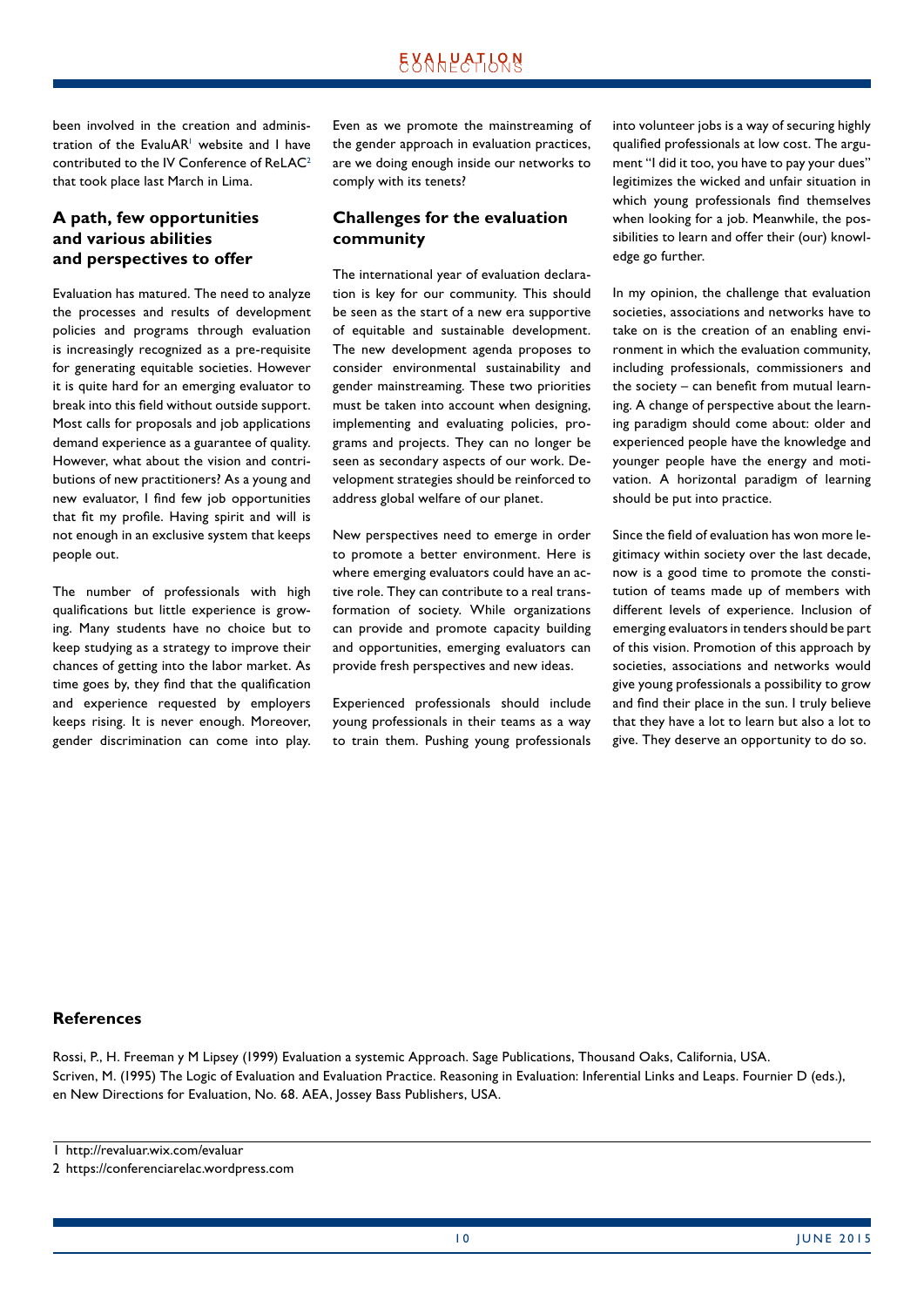# <span id="page-10-0"></span>**FROM RESEARCHING EVALUATION INFLUENCE TO INFLUENCING EVALUATORS AND EVALUATION RESEARCHERS**

#### **Marie Gildemyn**

While carrying out research on evaluation influence, I have felt compelled to think about how researchers can influence the wider evaluation community. Accordingly this article has three objectives. First, it summarizes my PhD research centred on the influence of monitoring and evaluation within a developing country context. Second, it highlights some of the challenges that emerge when doing research in/about evaluation, especially from the perspective of a young researcher. Last, it proposes two concrete ways in which EES can support emerging evaluators and researchers.

#### **Research context**

I have recently completed my PhD in Development Studies at the Institute of Development Policy and Management at the University of Antwerp (Belgium), where I am currently employed as a post-doctoral researcher. My research team, composed of a mix of southern and northern researchers, carries out research on the following topics: (i) national M&E systems including National Evaluation Societies; (ii) comparative analysis of sector and local M&E systems; (iii) informal M&E systems and networks, (iv) M&E and gender; (v) M&E and climate change; (vi) performance-based financing; (vii) evaluation use and influence; (viii) use of ICT in M&E. The Institute also offers a Master Programme in Development Evaluation and Management as well as a short course on Strengthening National M&E capacities and use.

## **From researching evaluation influence…**

My own doctoral research (Gildemyn, 2014a) looked at the role and influence of Civil Society Organisations (CSOs) involved in the monitoring and evaluation of government programmes and policies in Ghana. Following changes in the aid architecture, more than a decade ago, CSOs have been increasingly involved in the monitoring and evaluation of government programmes and policies, either through their participation

within the national M&E system or outside this formal system under the form of social accountability initiatives.

To study the influence of CSO-led M&E a conceptual framework was developed that draws on a broad range of literature focused on (social) accountability, governance, evaluation use and influence and the knowledge-policy interface. Central to the framework is the Theory of Evaluation Influence developed by Henry and Mark (2003) and Mark and Henry (2004). Using a case-study approach, including qualitative comparative analysis (QCA), the research sets out to understand the role and influence of CSO-led M&E in Ghana, both within and outside the national M&E system, by focusing on its two main objectives (accountability and feedback/learning). The main findings are summarized below.

Studying CSO-led M&E through the accountability lens reveals that CSOs can create soft pressure on government officials to become more answerable by simply carrying out M&E activities. In addition, CSOs create informal accountability forums in which their M&E findings are discussed and compared to the available 'official' information, which further strengthens the answerability dimension. On the other hand CSO-led M&E and CSOs in general, are less successful at imposing or triggering sanctions if public officials fail to provide satisfactory answers or in case of poor performance (enforceability dimension).

Looking at CSO-led M&E through the evaluation influence lens sheds light on the underlying processes that occur during data gathering and the discussion of the M&E results within the available dialogue spaces, whether created informally or as part of the formal M&E system. The research also contributes by mapping the different influence mechanisms that occurred following CSO-led M&E at the district level, more specifically through the in-depth examination of the work of SEND-Ghana (a Ghanaian CSO). Moreover, the research identified two additional influence mechanisms **'pledges for action'** (motivational category) and **'one-time action'** (behavioral category) (Gildemyn, 2014b). The other important finding is that the interface meeting can play an important role as a catalyst of certain influence mechanisms. The uncovered influence mechanisms, including the link between the motivational and behavioral mechanisms, were further examined using QCA. The analysis confirmed the previous findings in a greater number of districts and uncovered different pathways or combination of conditions that are able to explain behavioral change at the district level.

In one of its concluding recommendations the research argues that CSO-led M&E should not only be examined from the (narrow) perspective of accountability, but also focus on the other, broader range of processes CSO-led M&E can trigger at the local and national level. This is especially important for CSOs which are carrying out M&E activities funded under the social accountability agenda. More empirical research on the influence of evaluation is needed, especially within a developing country context. In general, funding agencies and developing partners still expect evaluations to have a direct, instrumental impact on programmes and policies and are unaware of the broader range of ways in which evaluations can influence thought, motivation and action.

## **…to influencing evaluators and evaluation researchers**

Other important challenges arise when doing research in/about evaluation. One of them is the well-known tension between evaluation theory and practice. Evaluation theories are often perceived as too abstract and complicated for concrete application. On the other hand researchers do not explore the rich and practical experience of evaluators systematically or sufficiently. This results in a lost opportunity to influence evaluation theory. Because EES brings together practi-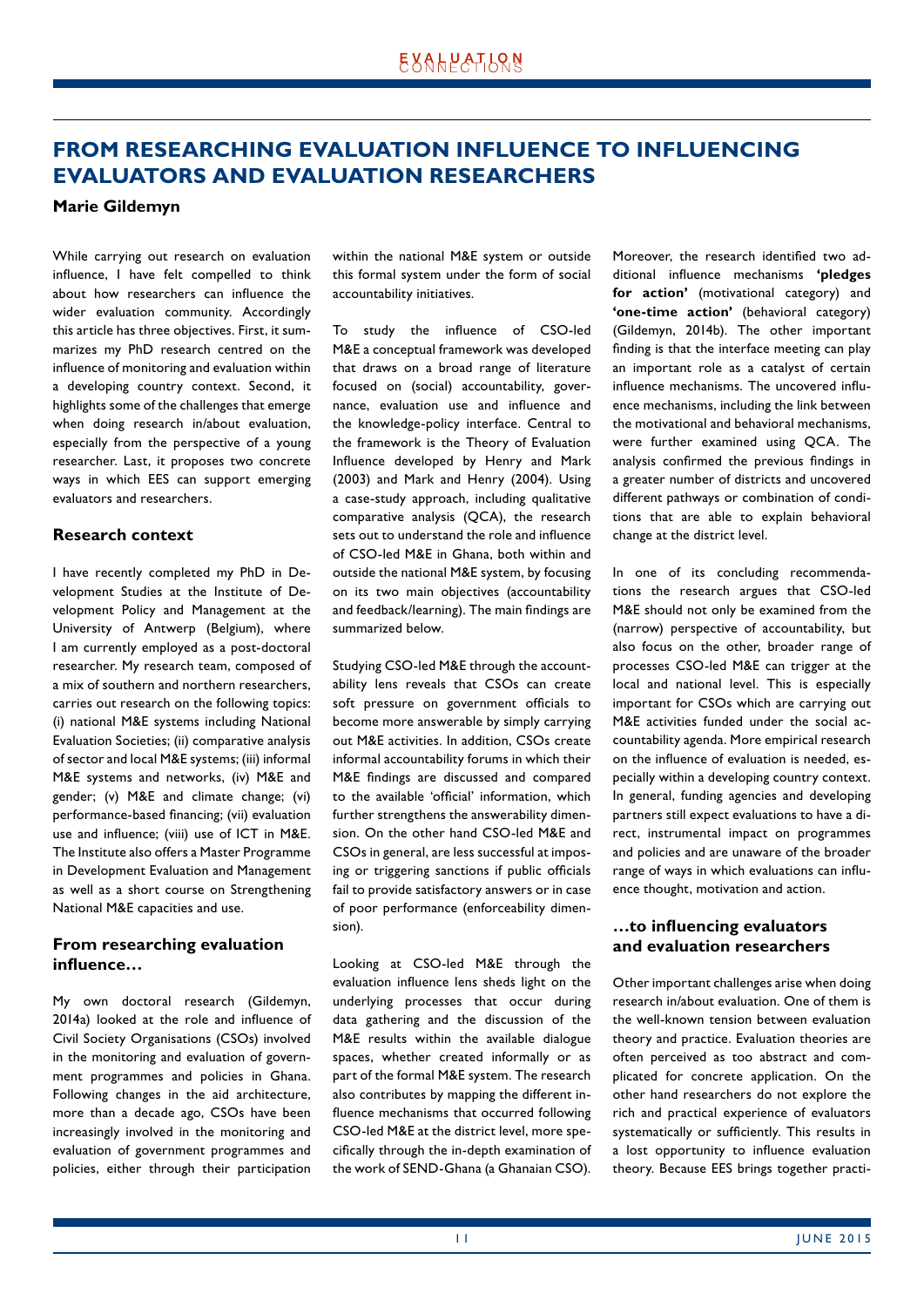<span id="page-11-0"></span>tioners and researchers, it is in a key position to address this challenge. For example, researchers could develop a mechanism or tool to study the influence of evaluations that are carried out by EES members in a more systematic way.

There are a number of ways in which EES could support emerging evaluators and researchers. First, EES should continue to provide a platform for young researchers and evaluators to present their work and ideas, and to develop new initiatives. The best student paper award at the EES conference, the creation of the TWG for Emerging Evaluators and this special edition of Connections are important steps in this direction. Another idea is the creation of a database or network in which emerging evaluators and researchers can specify their area of interest (and experience). When calls for expressions of interest to carry out evaluations are published more experienced evaluators could consult this database/network and invite these young evaluators to form part of the evaluation team. This would be a practical way for emerging evaluators and researchers to gain experience and expertise while simultaneously lowering the threshold to answer such calls. Especially for young researchers it is not easy to develop practical evaluation skills. From their part emerging evaluators and researchers could contribute new ideas, theories and methodologies, and in that way influence other evaluators and the field of evaluation in general.

## **References:**

Gildemyn, M. (2014a) From signposting to straightening crooked paths: the role and influence of civil society organisations that are involved in the monitoring and evaluation of government programmes and policies in Ghana, PhD thesis, University of Antwerp, Institute of Development Policy and Management.

Gildemyn, M. (2014b) "Understanding the Influence of Independent Civil Society Monitoring and Evaluation at the District Level: A Case Study of Ghana", American Journal of Evaluation, 35 (4): 507 –524.

Henry, G.T. and Mark, M.M. (2003) "Beyond Use: Understanding Evaluation's Influence on Attitudes and Actions", American Journal of Evaluation, 24: 293–314.

Mark, M.M. and Henry, G.T. (2004). "The Mechanisms and Outcomes of Evaluation Influence", Evaluation, 10: 35–57.

# **INNOVATION IN MOTION: SOME EXAMPLES OF EVALUATION CAPACITY-BUILDING INITIATIVES IN THE SPANISH STATE**

**Ramon Crespo, Ana Ballesteros**

Evaluators are doing new things in a novel way in the Spanish State. They are taking the lead in promoting innovative capacity building by inventing and implementing unusual solutions to evaluation related issues (e.g. to properly size, value and legitimate evaluation related costs; to use and socialize evaluation rapports; to foster evaluation culture among public services; etc.)

Most of those initiatives focus on creating social value (not just private value), they include social processes of innovation such as open source methods, and they greatly contribute to mediating dialogue between public, private, and nonprofit sectors.

The purpose of this article is to present two evaluation capacity-building initiatives, which illustrate the manner in which an emergent way of functioning has been set up by emerging evaluators in the Spanish State.

## **Evaltokia – Evaluation observatory**

Evaltokia is a voluntary and communityowned process aimed at **identifying and organizing all evaluations carried out in the Spanish State** by public administrations in all sectors.

Their objectives include to generate insightful knowledge about how developed the evaluation culture is within different sectors and regions in the Spanish State and to visualize those who are in a well-developed (and a not so well-developed) position. People who are running Evaltokia are convinced that this visualization will indirectly operate as an accountability mechanism for those policy makers who worry about the evaluation state of the art in their area of influence. Therefore, fostering evaluation culture is obviously under Evaltokia's rationale.

Evaltokia crystallizes into a **communityoperated website** (evaltokia.net) which serves as an **Open Database** (ODbL) with evaluations data that can be introduced and consulted by anyone interested. Using Evaltokia's database is free and everyone in the field is invited to disseminate the website in order to integrate as many evaluations as possible.

Up to 25 evaluation-related professionals are voluntarily involved in Evaltokia's energizing and maintenance tasks. Some of these tasks consist in actively inviting public services to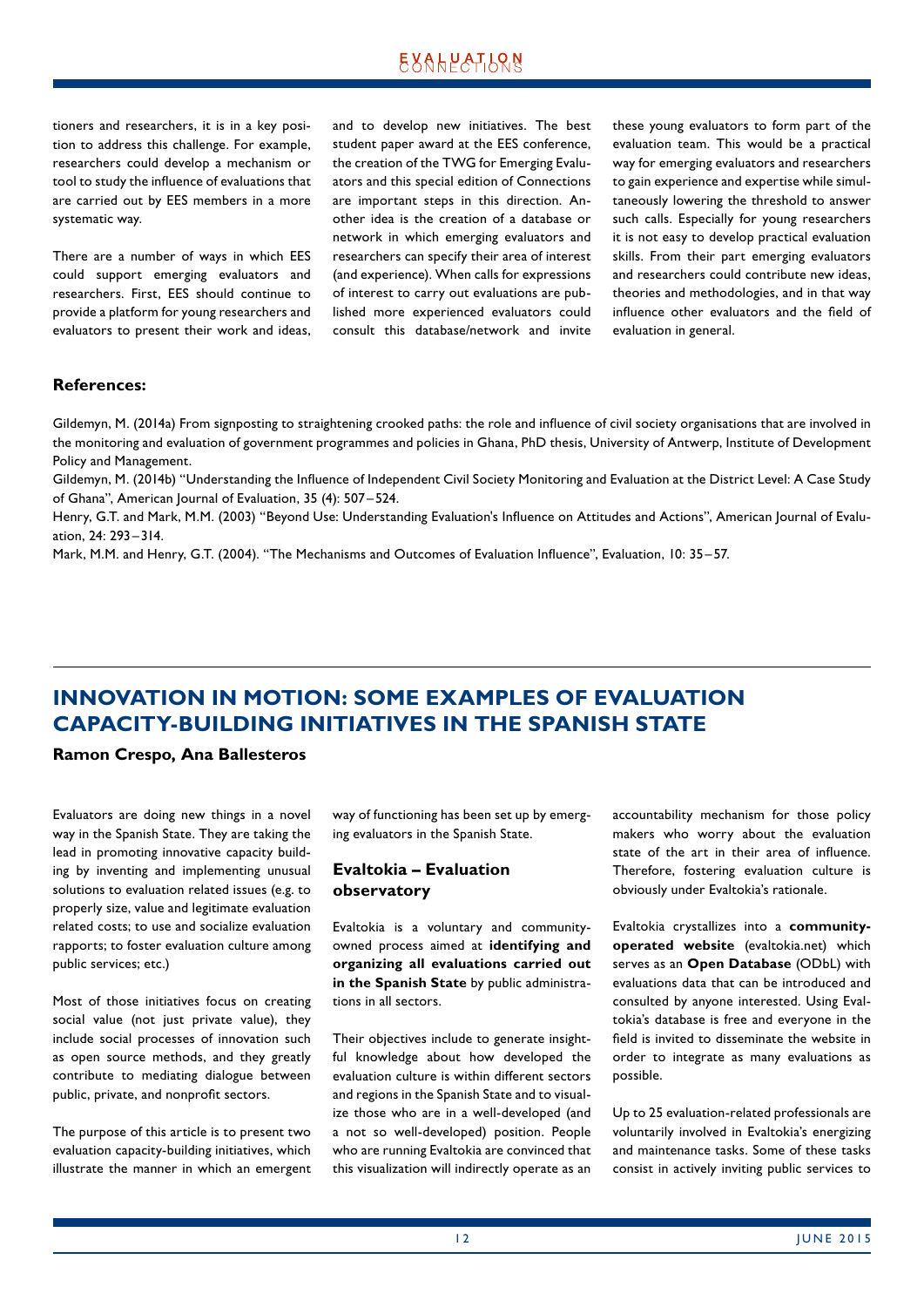# EXALPATLRN

list their evaluations in Evaltokia, and verifying that all the information listed actually refers to an evaluation and not to other kinds of productions like a memorandum or a research.

All these professionals operate as Evaltokia delegates when it comes to introducing the initiative to any public service in the Spanish State. In order to work more efficiently and avoid duplications, they organize themselves by distributing the work according to delimited regions and particular fields of action (social services, health, international cooperation, etc.). The only requirement to be considered as an Evaltokia's delegate is to make a commitment to actively work on the project for a renewable period of six months. Everybody is welcomed to join the distributed network of Evaltokia's territorial agents.

For those who carry out, command, use or study evaluations, Evaltokia is of great help because it shows what evaluations have been carried out by public administrations in a given region or country. Furthermore, it is indeed a significant and useful way to bring evaluation professionals together, truly contributing to brokering a dialogue among different sectors and fostering metaevaluation synergies between them.

## **Evaluation Cost**

"EvaluationCost" is a web based solution (evaluationcost.com) that lists tasks common to different evaluation processes which calculates an estimation of the time required to accomplish them, and provides the total time required to carry out an evaluation.

People behind this tool consider that there is a distorted idea among commissioners in the Spanish State as to what an evaluation implies. It is not unusual to come across evaluation tenders for a complex evaluation in a foreign counterpart country valued at less than  $\epsilon$  5,500, which obviously will exhaust the available budget on logistics related costs such as trips, transcriptions and taxes. Given the fact that commissioners commonly see that after publishing evaluation tenders with a very tight budget they still receive plenty of applications, it seems quite reasonable to think that some of them are honestly convinced that what they usually budget is the actual cost of an evaluation (ignoring that



**Evaltolkia's screenshot 1:** Main page of Evaltokia's user interface. Everyone interested can use the map to navigate through the database and do a search filtered by region or sector. Searching by keyword also applies. Regions on the map are color sensitive according to the number of evaluations stored.

| IF LAS ADMINISTRACIONES PUBLICAS EN ESPAÑA                                                                                                                                                                                                                      |                                                                                                                                                                                                                                                                                                                                                                                                                                                                                                                                                                                                                                                                                                                                                                                                                                  |  |
|-----------------------------------------------------------------------------------------------------------------------------------------------------------------------------------------------------------------------------------------------------------------|----------------------------------------------------------------------------------------------------------------------------------------------------------------------------------------------------------------------------------------------------------------------------------------------------------------------------------------------------------------------------------------------------------------------------------------------------------------------------------------------------------------------------------------------------------------------------------------------------------------------------------------------------------------------------------------------------------------------------------------------------------------------------------------------------------------------------------|--|
| whos impulsado un proceso abierto y<br>datorativo para identificar las<br>aluadores promovidas por las<br>dreininvaciones públicas en España.<br>de mapa está siendo camplimentado.<br>e forma autónoma y voluntaria por<br>refesionales de la evaluación y las | Acepte las conditiones *<br>Har dobis informado de qué los datos que lacito (persona de esmiscio y comes electrónicos) sedel-incuscios en el Tichene denominado Tensonas de consácio" de la Asiciación de Professoriales de los las distintidos (on tambié<br>parsonas internaçãos en el tratajo que publica en unux avateria not puedan acceder a los distos personales que proporciono (persona de contacto y comes electrónicos)<br>Manifesto el sonsenimiente para ello y manifesto también estar autorizada a hacerio. Asimismo attoy autorizado y autorizo le publicadon de dichos datos (persona de contento y comes electrónico) en www.awabala.net y ou comu<br>personal impression con la finalidad de facilitar qua en coso de mente, o necessitad pueda solicitarse información adicional sobre el subajo publicado. |  |
| druinistradures Públicas con este fin.                                                                                                                                                                                                                          | Tantolin as ma ha informado de la posibilidad de mentar les directos de acosa, recolución, sanceable, y oposición, indicándos per secrito Ala Alascodos de Prefesorates de Dallusción (Cy) Orgánico 15/1999, de 13 de dicembre<br>at Aceptor                                                                                                                                                                                                                                                                                                                                                                                                                                                                                                                                                                                     |  |
| ae zanoisuloui suo nadez zanisul<br>an llevado a cabo en un ámbito o<br>n berritoria."                                                                                                                                                                          | Titulo del evaluación -                                                                                                                                                                                                                                                                                                                                                                                                                                                                                                                                                                                                                                                                                                                                                                                                          |  |
| providu et mapa y utiliza los filtres para<br>ar con ellas. Ten en cuenta que todavía<br>ričosmini al doda sogaseran danan                                                                                                                                      | Evaluação del Plan Salud para las Mujeres                                                                                                                                                                                                                                                                                                                                                                                                                                                                                                                                                                                                                                                                                                                                                                                        |  |
| slique, si echas en falta alguna.<br>lakjadišni, no dudes en ahadina.                                                                                                                                                                                           | Tamiltonia *                                                                                                                                                                                                                                                                                                                                                                                                                                                                                                                                                                                                                                                                                                                                                                                                                     |  |
| Quieres añodir una evaluación al<br>14042                                                                                                                                                                                                                       | Cantabria                                                                                                                                                                                                                                                                                                                                                                                                                                                                                                                                                                                                                                                                                                                                                                                                                        |  |
| crosy sendito y solo te llevarà 3.<br>Inutos, La maluación se registrará                                                                                                                                                                                        | Ambite *                                                                                                                                                                                                                                                                                                                                                                                                                                                                                                                                                                                                                                                                                                                                                                                                                         |  |
| zlamátícamente an el mapa y habitat<br>intribuido de Torma mestimable a<br>sibilizar el estado de la cuestión.                                                                                                                                                  | Sanidad y Salud                                                                                                                                                                                                                                                                                                                                                                                                                                                                                                                                                                                                                                                                                                                                                                                                                  |  |
| Aflade una evaluación                                                                                                                                                                                                                                           | Administración *<br>Szengle: Ajutament de Divisional                                                                                                                                                                                                                                                                                                                                                                                                                                                                                                                                                                                                                                                                                                                                                                             |  |
| Quieres saber más sobre Evaltoxia?<br>utdes hacerlo agui.                                                                                                                                                                                                       | Consejoria de Sanidad y Servicios Sociales Gobierno de Cartabria                                                                                                                                                                                                                                                                                                                                                                                                                                                                                                                                                                                                                                                                                                                                                                 |  |
|                                                                                                                                                                                                                                                                 | Afo <sup>+</sup>                                                                                                                                                                                                                                                                                                                                                                                                                                                                                                                                                                                                                                                                                                                                                                                                                 |  |
|                                                                                                                                                                                                                                                                 | 2007                                                                                                                                                                                                                                                                                                                                                                                                                                                                                                                                                                                                                                                                                                                                                                                                                             |  |
|                                                                                                                                                                                                                                                                 | <b>UH</b><br>comenzar con Artis Marene.                                                                                                                                                                                                                                                                                                                                                                                                                                                                                                                                                                                                                                                                                                                                                                                          |  |
|                                                                                                                                                                                                                                                                 | @ http://www.saludcancabria.esruploaes/pef/profesionales/EVALUAD/ON/k20PLAN/k20MUjERES.pdf                                                                                                                                                                                                                                                                                                                                                                                                                                                                                                                                                                                                                                                                                                                                       |  |
|                                                                                                                                                                                                                                                                 | Put                                                                                                                                                                                                                                                                                                                                                                                                                                                                                                                                                                                                                                                                                                                                                                                                                              |  |
|                                                                                                                                                                                                                                                                 | <b>EVALUACIÓN PLAN MUJERES</b><br>file Name: (VALLACION FLAN NU(ERES pdf)<br><b>Hie Size: 1 MG</b>                                                                                                                                                                                                                                                                                                                                                                                                                                                                                                                                                                                                                                                                                                                               |  |
|                                                                                                                                                                                                                                                                 | Persona de contacto                                                                                                                                                                                                                                                                                                                                                                                                                                                                                                                                                                                                                                                                                                                                                                                                              |  |
|                                                                                                                                                                                                                                                                 | Dolores Prieto Salceda                                                                                                                                                                                                                                                                                                                                                                                                                                                                                                                                                                                                                                                                                                                                                                                                           |  |
|                                                                                                                                                                                                                                                                 | Email de contacte *                                                                                                                                                                                                                                                                                                                                                                                                                                                                                                                                                                                                                                                                                                                                                                                                              |  |
|                                                                                                                                                                                                                                                                 | info.ospc@fmdv.org                                                                                                                                                                                                                                                                                                                                                                                                                                                                                                                                                                                                                                                                                                                                                                                                               |  |
|                                                                                                                                                                                                                                                                 | Añade una evaluación                                                                                                                                                                                                                                                                                                                                                                                                                                                                                                                                                                                                                                                                                                                                                                                                             |  |

**Evaltolkia's screenshot 2:** Just by clicking on the button form, anyone can easily introduce key evaluation related information into the database.

maybe evaluators have either very low wages or none at all).

"EvaluationCost" pretends to shed light on this situation by helping both commissioners and evaluators to go through the evaluation

rationale, either jointly or independently, and thus increase awareness of what an evaluation process actually implies, achieving fairer employment relations and improving the balance between existing resources and required quality in conducting evaluation.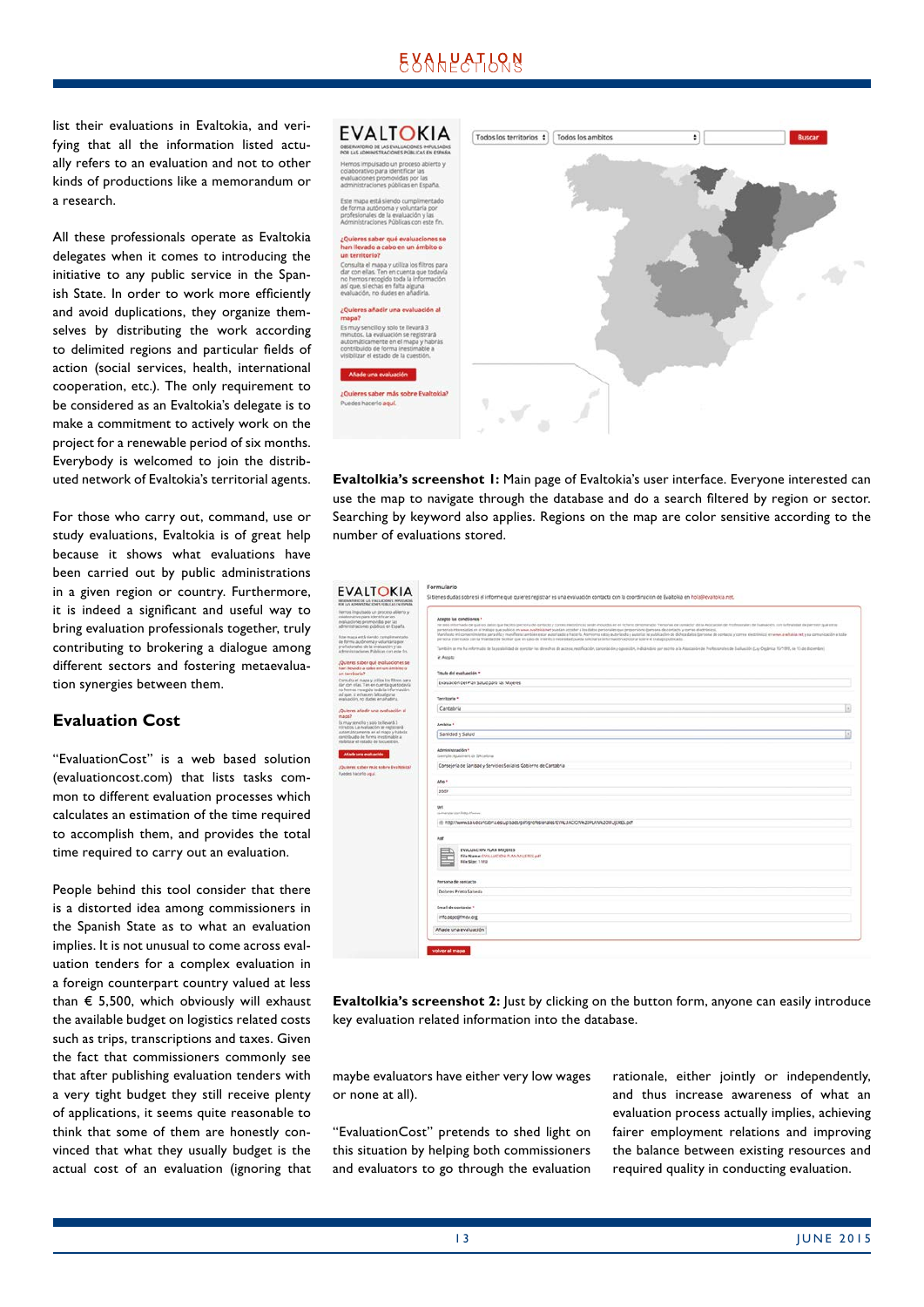# EXALPATLRN

## <span id="page-13-0"></span>**Evaluation capacity building**

More than 250 evaluators have been trained in evaluation by the Master on Public Policy Evaluation at the Complutense University of Madrid in Spain.

Due to some continuous training initiatives promoted by the Master such as its biannual evaluation seminar, its free listeners plans for alumni or its digital communication and content sharing strategy, connections among emergent evaluators have been strengthened over the past 13 years. Actually, it might not be inappropriate to interpret that this informal network is at the core of the two initiatives described above, given the fact that all evaluators involved are somehow connected with that Master related network (e.g. master's alumni, seminar attendees, etc.)

Furthermore, all these evaluators are connecting bottom-up and some new organizations are being created to structure the whole thing in the Spanish State. Groups of people get spontaneously involved in evaluation related activities of their interest, and a brand new *Iberian Voluntary Organization of Professional Evaluators* (which is actually joining NESE since October 2014) has been recently set up to

#### Encargo





Evaluationcost's screenshot 1: Setting for the 1<sup>st</sup> steps in the case of a response to **a call for tender to request an evaluation.**

catalyze, visualize and promote all these kinds of intangible dynamics (magic) at the very core of any kind of capacity building process.

Like everywhere else, things are moving fast around here. But we do have a strong impression that a deep change is operating right now among emerging evaluators in the Spanish State. Needless to say, if you would like to get in touch with any of these groups, please email their contact persons at:

#### **Evaltokia:**

Juan Aldaz: juanaldaz@gmail.com Ramon Crespo: ramon.crespo@areaq.net Nerea Hernández: nereahreyes@gmail.com

#### **EvaluationCost:**

Ana Ballesteros: a.ballesterospena@gmail.com Sonia Franco: sonfranalo@colpolsoc.org Juan Andrés Ligero: jligero@polsoc.uc3m.es

# **EVALUATION OPPORTUNITIES IN PERIPHERAL COUNTRIES IN TIMES OF ECONOMIC CRISIS: IDEAS FROM PORTUGAL**

## **Mariana Branco, João Martinho and João Mesquita**

In times of budget austerity the perceived importance of evaluation tends to increase. Such is the case of some peripheral European countries affected by the global financial crisis.

In this article, we briefly discuss 1) the evaluation culture in Portugal; 2) why we believe that in the aftermath of the on-going socioeconomic crisis and the associated economic adjustment programme, there might be opportunities for the blossoming of a Portuguese evaluation culture; 3) how to support the empowerment of young and emergent Portuguese evaluators.

Evaluation culture is difficult to define (Martinez, 2010). According to Barbier and Hawkins, there is no universally accepted definition for this concept. Yet it can be described as the set of codes, standards, guidelines and principles that shape the practice of evaluation, its uses and its development. Thus defined it constitutes a shared if informal policy framework that generates a distinctive identity and a common language among evaluators.

As Scriven (1996 in Hogan, 2007) states: *"evaluation is a very young discipline – although it is a very old practice"*. Scriven himself, with Stufflebeam and Madaus (1983), proposed understanding the history of evaluation by splitting it into six periods: the "Age of Reform", before 1900; the "Age of Efficiency and Testing", from 1900 until 1930; the "Tylerian Age", from 1930 to 1945; the "Age of Innocence", from 1946 to 1957; the "Age of Expansion", from 1958 to 1972; and the "Age of Professionalization", from 1973 to the present.

The fourth period, "Age of Innocence", illustrates quite well the state of Portuguese evaluation culture prior to 2011: *"while there was great expansion of education, optimism, plenty of tax money, and little worry over husbanding resources, there was no particular interest on the part of society in holding educators accountable"* (Madaus et al., 1983).

On the other hand, any resemblance between the fifth period, the "Age of Expansion", and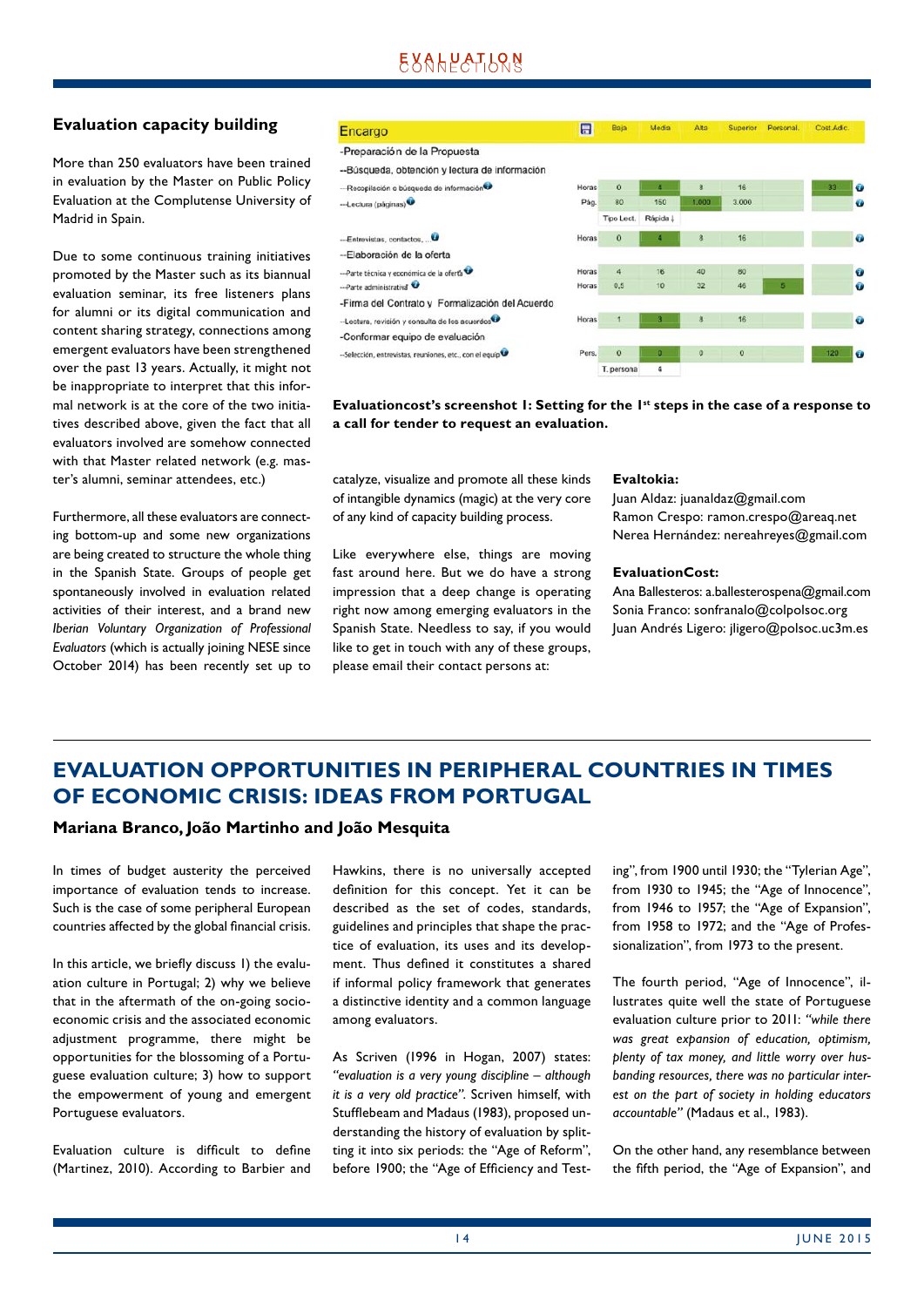the current Portuguese situation may not be purely coincidental: *"there was no professional organization dedicated to evaluation as a field, nor were there specialized journals"* (ibid.) and *"the field of evaluation was amorphous and fragmented – many evaluations were carried out by untrained personnel"* (Guba, 1966 in Madaus et al, 1983).

For the authors this age *"marked the beginning of profound changes that would see evaluation expand as an industry and into a profession" (…) "to help the needy came concern in some quarters that the money invested in these programs might be wasted if appropriate accountability requirements were not imposed"* (idem).

In Portugal, evaluation has been almost exclusively driven by accountability obligations imposed by external funding and promoted through International Institutions like the World Bank and the EU. This situation has led to evaluations that are best characterized as mere bureaucratic or administrative exercises demanded by superior hierarchies.

The maturation process of a true culture of promotion and dissemination of evaluation and the training of its practitioners is thus at a primary stage of development. The absence of academic training (there is no master's or graduate evaluation degree in Portugal), nor proactive communities of practice, are additional factors that have hindered the development of a professional class able to promote learning; to make room for younger and emergent evaluators and to promote relevant evaluation research.

While sectorial national evaluation societies have multiplied (Portuguese Association for Impact Assessment, Network Assessment Project Association), no genuine evaluation culture has yet emerged. The National Evaluators Association has been practically inert since it was created. Other small and informal networks have promoted some shortterm training activities of variable quality in specific and narrow areas.

These constraints have made it difficult for evaluators themselves to professionalize and develop the language, standards, norms and guidelines that are essential for the development of a national evaluation culture. No distinctive evaluation family is readily identifiable and the work developed by the peers is not recognized.

Valuing evaluation as a vehicle for learning, organizational and policy improvement and encouragement of democratic transparency are distant prospects. More often than not evaluation is perceived as a threatening exercise.

Much remains to be done in order to usher evaluation in Portugal into the "Age of Professionalization". Yet there are opportunities since as Rossi et al (2004) remarked: *"Regardless of political trends, two points seem clear about the current environment for evaluation. First, restraints on resources will continue to require funders to choose the social problem areas on which to concentrate resources (…) Second, intensive scrutiny of existing programs will continue because of the pressure to curtail or dismantle those that do not demonstrate that they are effective and efficient"*.

Last but not least, promoting policy convergence in the Eurozone requires fulsome democratic debate informed by evaluation in peripheral countries: *"Especially in turbulent times of economic crisis, monitoring and evaluation specialists must demonstrate how they can bring information to bear on real-time issues facing decision makers"* (Imas, 2011). That is why we want to gather Portuguese emerging evaluators to exchange experiences, work collaboratively and eventually inspire emerging evaluators from countries in similar situations to do the same. After all, who better than emerging evaluators to develop an "emerging profession" (Madaus et al, 1983)?

Organizations like EES should gear up to help develop national movements of evaluators. Actions like the "buddy initiative" at the last EES conference in Dublin, the creation of a thematic working group for emerging evaluators and this Connections special issue are promising signs. If it hadn't been for such initiatives we wouldn't have known each other, nor would we have written this article.

Thus it is very important to promote networking among emerging evaluators; to trigger a wider debate regarding the development of networks/associations of emerging evaluators in Europe; to enhance the dissemination of best practices across countries; and to design a toolkit on how to build a national network/association of evaluators. Finally, creating a strand focused on these issues at the next Biennial Conference and encouraging more involvement by emerging evaluators would be of great value.

## **References**

Barbier, J, Hawkins, P, Evaluation Cultures: Sense-making in Complex Times. New Brunswick, NJ: Transaction Publishers, 2012. Bustelo, M, The Potential Role of Standards and Guidelines in the Development of an Evaluation Culture in Spain, SAGE Publications, 2006. Dahler-Larsen, P. Evaluation after disenchantment? Five issues shaping the role of evaluation in society. In Shaw, I. F, Greene, J. C., & Melvin, M. M. (Eds.). The SAGE Handbook of Evaluation. London: SAGE Publications Inc, 2006. 141 –160.

Hogan, R. The Historical Development of Program Evaluation: Exploring the Past and Present. Online Journal of Workforce Education and Development. Volume II, Issue 4, 2007.

Imas, L. Is Evaluation Embraced in Turbulent Times of Economic Crisis? Evaluation in Stable and Turbulent Times. Transaction Publishers. 2011. Madaus, G, Scriven, M. S., & Stufflebeam, D. L. Evaluation models: Viewpoints on educational and human services evaluation. 10<sup>th</sup> edition. Boston: Kluwer-Nijhoff Publishing, 1993.

Martínez, N. Una aproximación a la cultura de evaluación, Editorial Universidad Don Bosco, Revista Diálogos, 2010, No. 6.

Rossi, P, Lipsey, M, & Freeman, H. Evaluation: a systematic approach. London: SAGE Publications, Inc, 2004.

Stewart, J. "Developing a culture of evaluation and research", Child Family Community Australia, Paper No. 28 – November 2014. Toulemonde, J. Evaluation Culture(s) in Europe: Differences and Convergence between National Practices, Vierteljahrshefte zur Wirtschaftsforschung, 2000.